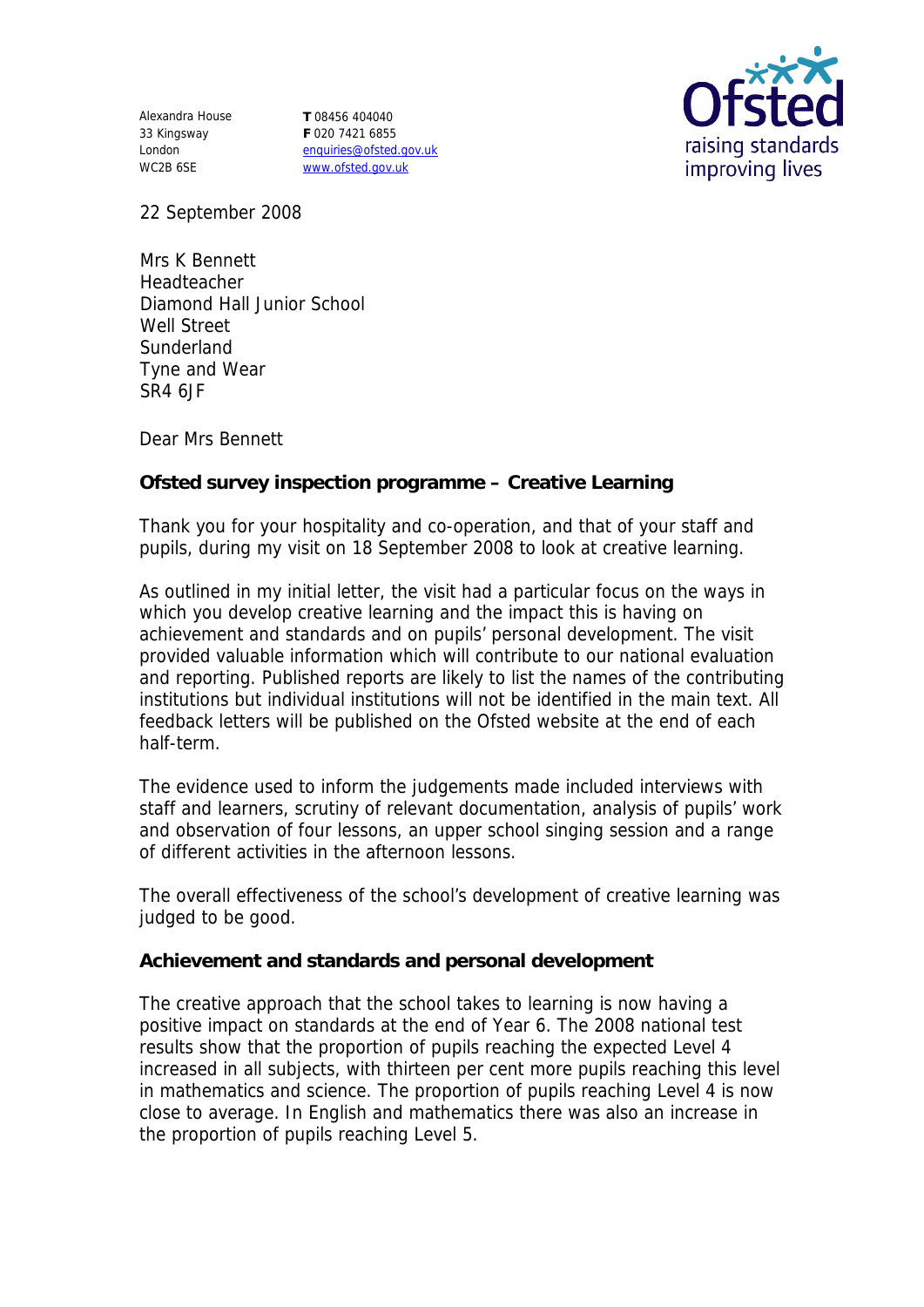Pupils progressed particularly well in lessons where teachers set exciting and relevant challenges, such as deciding whether a real life family should go on holiday to Devon or Spain depending on their different needs and the budgetary considerations. They confidently tackled problems and made and justified decisions. Teachers value each pupil's contribution and this gives pupils confidence to express their personal opinions. The links that teachers make across learning in different subjects reinforce key skills very effectively.

In lessons there is a strong emphasis on pupils working in pairs or groups, both for a quick discussion about some key learning and for longer periods when they have to work together for a particular outcome. This results in pupils being extremely confident in talking about their learning, making decisions and listening to other points of view. They have a very good understanding of how to improve their academic development. This is a result of detailed marking of work, with an on-going written dialogue between the teacher and the pupil. It is also a result of the school's systems for involving pupils in assessing both their own and each other's work. The school is beginning to extend pupils' skills of evaluation by using individuals as observers when group tasks are being carried out and it is in a good position to extend this through the school. Pupils are very keen to take the initiative and pursue their responsibilities with great enthusiasm. For example, the angels and champions of reading are very proud of the impact their reading challenge is having on the whole school. Pupils across all year groups agree that 'Learning here is fun.'

## **Quality of teaching and learning of creative learning**

All of the teaching observed was at least good and some was outstanding. A key strength of the teaching and learning is the range and quality of questioning by teachers. In the great majority of lessons, pupils are given time to consider their responses with talking partners, which reinforces their learning well. In the best lessons teachers use a sequence of contrasting learning activities to extend pupils' first hand experiences and to consider different ways of thinking. For example, in an English lesson pupils became the conscience of a key character and individuals experienced the dilemma of conflicting advice. The school ensures that vulnerable pupils receive specific and sensitive guidance in lessons, which ensures that they take a full part in the all the different ways of learning.

## **Quality of the curriculum**

The school provides an outstanding curriculum, based firmly on systematically developing basic skills within a creative learning framework. The planning systems, which identify meaningful cross-curricular links, ensure that pupils make connections across different subjects, such as interpreting a poem they had written as a basis for a dance sequence. There is a strong emphasis on offering real life opportunities for pupils to develop their thinking and strengthen personal development. The school extends the new primary framework imaginatively The 'Grow Your Own' project encourages families to support their children confidently to achieve both academically and personally. Pupils appreciate the range of after school clubs, particularly the